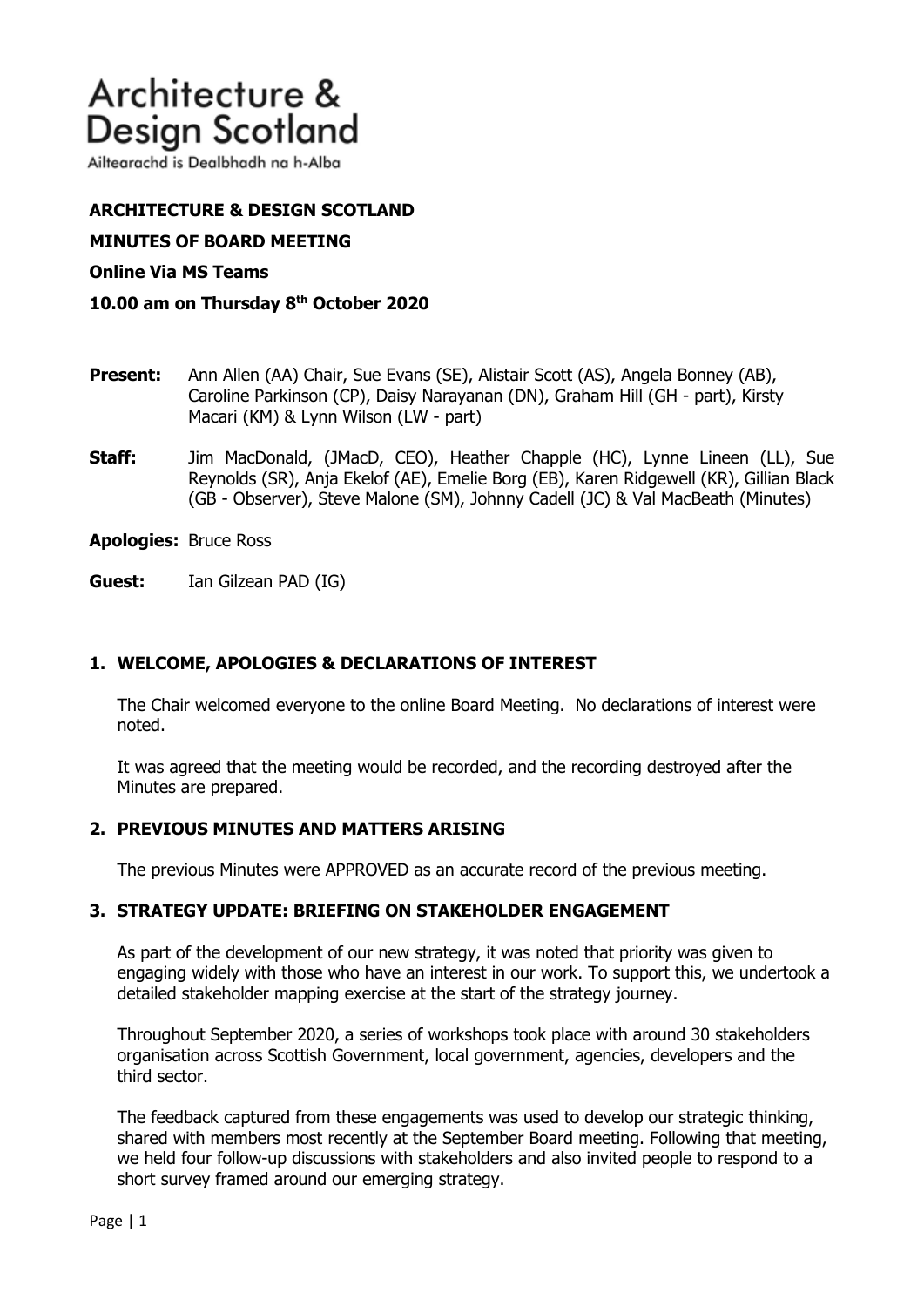The Board noted the timetable for review of the draft Strategy and Corporate Plan for 2021- 2024 as noted below:

- November 2020 Board meeting review first drafts
- December 2020 Board meeting review final drafts<br>• Early 2021 Present to Minister
- Early 2021 Present to Minister
- February 2021 onwards Sponsor team have offered to make introductions into various units within Government to help people understand what A&DS can deliver.

As the Strategy is finalised, the Chair asked that individual Board members to begin thinking about which areas within the document they could own and promote as Board ambassadors.

It was agreed that the stakeholder engagements had highlighted the importance of developing a communication strategy as continued Stakeholder involvement was key to the success of the strategy delivery.

It was also noted the Sponsor Team at PAD had provided invaluable support throughout the strategy development and continued to provide constructive challenge. The Chair thanked Planning and Architecture Division for their continued support.

# **4. INFRASTRUCTURE INVESTMENT PLAN: BRIEFING ON CONSULTATION**

The Board were updated on the Infrastructure Investment Plan - Scottish Government is currently consulting on a Draft Infrastructure Investment Plan for 2021-2026. Within this, is their approach to deliver the National Infrastructure Mission and their response to the recommendations of the Infrastructure Commission for Scotland's Phase 1 report.

The Board noted that the consultation seeks views on the implementation of the Commission's recommendations in the following areas:

- The inclusion of natural infrastructure
- How we prioritise the common investment hierarchy approach
- How we best assess the impact of proposed infrastructure
- How we might best assess the carbon impact of future Plans

A&DS will be submitting a response to the Consultation and it was noted that the Policy and Consultations Subgroup would be asked to comment on the draft before it is submitted. There were opportunities within the consultation questions to talk about the place scale needs of Scotland.

KM agreed to Chair the subgroup who would meet in advance of the next Board meeting. The Chair asked the sub-group to report thoughts on the draft at the next Board meeting on  $12<sup>th</sup>$ November.

The Board NOTED the report.

## **5. ENGAGEMENT METHODS: PRESENTATON ON NEW WAYS OF WORKING**

The Board noted a presentation on learning around our engagement methods and new ways of delivering services in a digital format . The Board thanked and congratulated the team for an excellent presentation and asked that a copy be circulated.

## **ACTION 1: CIRCULATE COPY OF ENGAGEMENT METHODS PRESENTATION ON NEW WAYS OF WORKING TO BOARD MEMBERS**